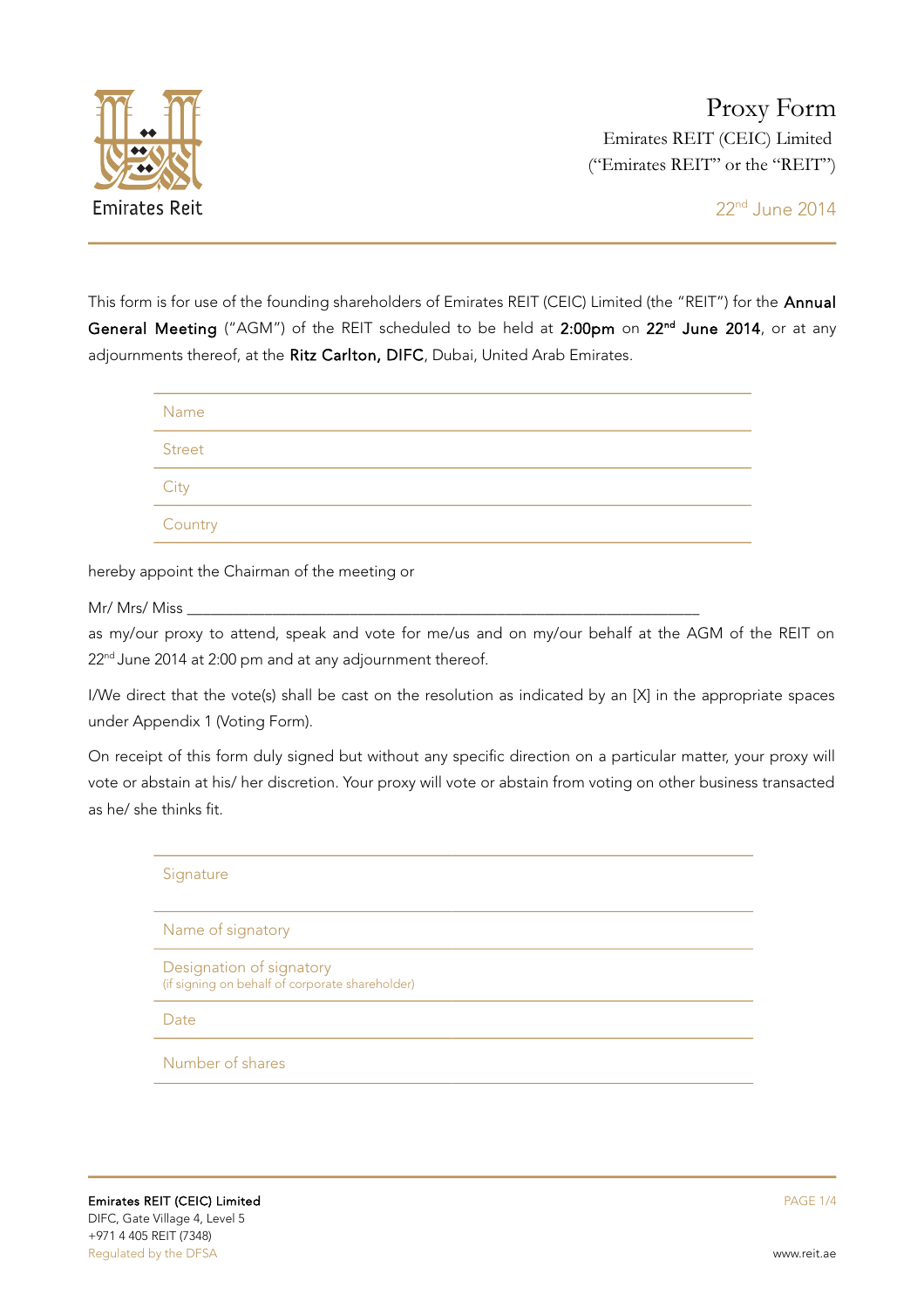## Appendix 1 - Voting Form

| Resolution                                                                                                                                                                                                                                                                                                                                                                                                                                                                                                                                                                                                                                                                                                                    | Vote |         |         |
|-------------------------------------------------------------------------------------------------------------------------------------------------------------------------------------------------------------------------------------------------------------------------------------------------------------------------------------------------------------------------------------------------------------------------------------------------------------------------------------------------------------------------------------------------------------------------------------------------------------------------------------------------------------------------------------------------------------------------------|------|---------|---------|
|                                                                                                                                                                                                                                                                                                                                                                                                                                                                                                                                                                                                                                                                                                                               | For  | Against | Abstain |
| <b>Special Resolution 1</b><br>To approve the proposed revised articles of association of the<br>REIT which will replace and supersede the existing articles of<br>association of the REIT.                                                                                                                                                                                                                                                                                                                                                                                                                                                                                                                                   |      |         |         |
| <b>Ordinary Resolution 1</b><br>To approve the declaration of a final dividend of US\$ 0.05 per<br>ordinary share for the financial year ended 31 <sup>st</sup> December 2013,<br>such dividend to be paid on or before 30 <sup>th</sup> June 2014 to<br>shareholders on the register on 18 <sup>th</sup> June 2014.                                                                                                                                                                                                                                                                                                                                                                                                          |      |         |         |
| <b>Ordinary Resolution 2</b><br>To receive and approve the annual report and the accounts of<br>the REIT for the year ended 31 <sup>st</sup> December 2013 together with<br>the director's report and auditor's report on those accounts.                                                                                                                                                                                                                                                                                                                                                                                                                                                                                     |      |         |         |
| <b>Ordinary Resolution 3</b><br>To (i) re-appoint Ernst & Young Middle East (Dubai Branch)<br>("E&Y") as auditors of the REIT to hold office until the<br>conclusion of the next general meeting at which accounts are<br>laid before the shareholders; or (ii) in the event that terms for<br>such re-appointment that are acceptable to the Emirates REIT<br>Management (Private) Limited (the "REIT Manager") cannot be<br>reached with E&Y prior to the AGM, to appoint an alternative<br>DFSA Registered auditor (whichever is specified by the<br>Chairman at the AGM) as auditors of the REIT to hold office until<br>the conclusion of the next general meeting at which accounts<br>are laid before the shareholder. |      |         |         |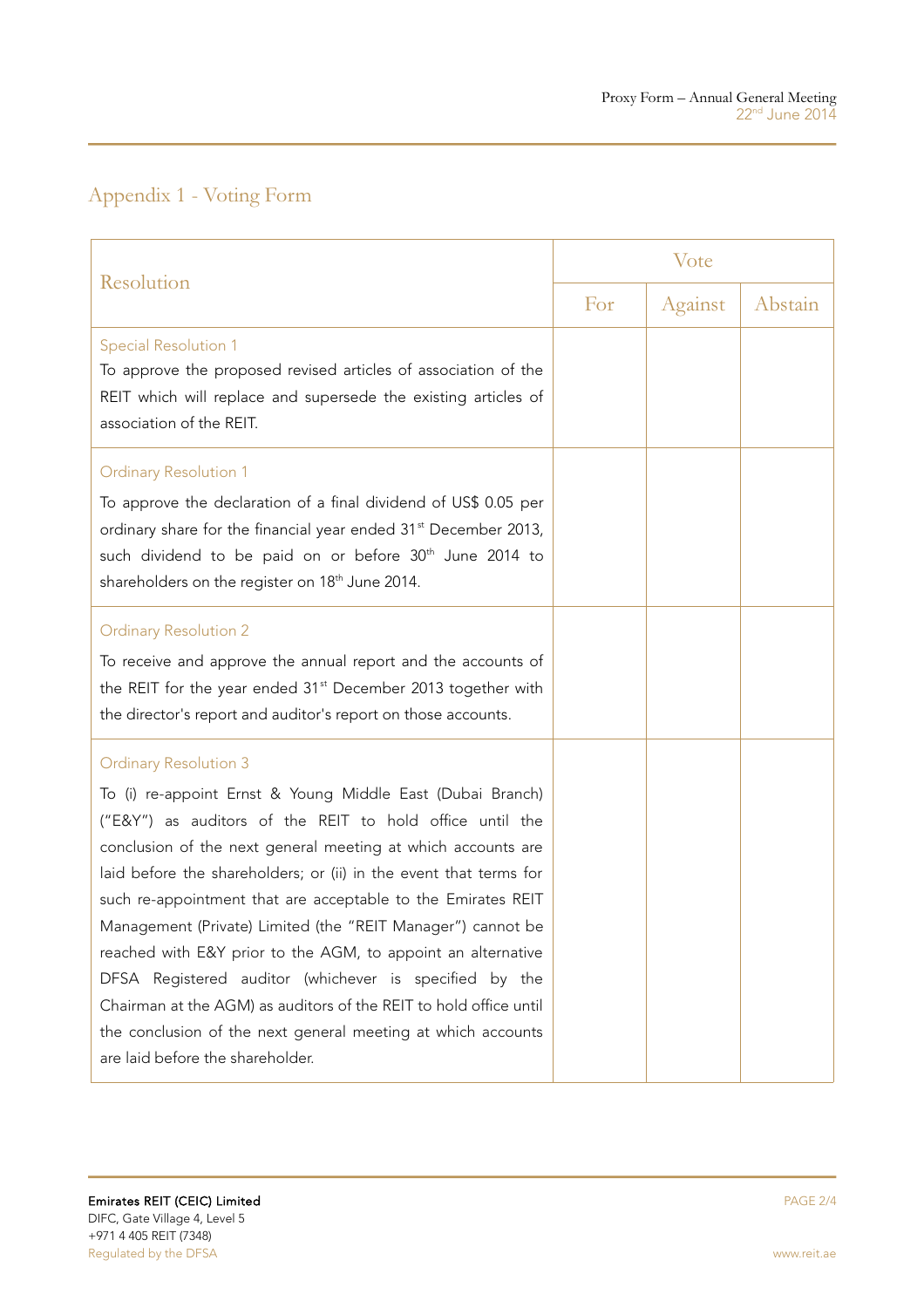| Resolution                                                                                                                                                                                                                                                                                                                                                                                                                                                                                                                                                                                                                                | Vote |         |         |
|-------------------------------------------------------------------------------------------------------------------------------------------------------------------------------------------------------------------------------------------------------------------------------------------------------------------------------------------------------------------------------------------------------------------------------------------------------------------------------------------------------------------------------------------------------------------------------------------------------------------------------------------|------|---------|---------|
|                                                                                                                                                                                                                                                                                                                                                                                                                                                                                                                                                                                                                                           | For  | Against | Abstain |
| <b>Ordinary Resolution 4</b><br>Conditional upon the passing of Special Resolution 1, to<br>appoint Mr Abdulla Al Hashemi to the Investment Committee of<br>the REIT, with such appointment to terminate on 31 January                                                                                                                                                                                                                                                                                                                                                                                                                    |      |         |         |
| 2015.                                                                                                                                                                                                                                                                                                                                                                                                                                                                                                                                                                                                                                     |      |         |         |
| <b>Ordinary Resolution 5</b><br>To authorise the REIT and the REIT Manager on behalf of the<br>REIT to enter into transactions with Affected Persons (as defined<br>in the Dubai Financial Services Authority ("DFSA") Collective<br>Investment Rules ("CIR")) in accordance with the modified<br>version of Rule 8.3.2 of the CIR set out in the DFSA Modification<br>Notice issued on 6 March 2014 (the "Modification Notice").<br>Note: please refer to the explanatory notes to the Notice of<br>Annual General Meeting for the full text of the modified version<br>of Rule 8.3.2 of the CIR (as set out in the Modification Notice) |      |         |         |
| Ordinary Resolution 6<br>To authorise the REIT and REIT Manager on behalf of the REIT<br>to enter into transactions with Affected Persons (as defined in<br>the CIR) in accordance with the modified version of Rule 13.4.16<br>of the CIR set out in the Modification Notice.<br>Note: please refer to the explanatory notes to the Notice of<br>Annual General Meeting for the full text of the modified version<br>of Rule 13.4.16 of the CIR (as set out in the Modification Notice)                                                                                                                                                  |      |         |         |